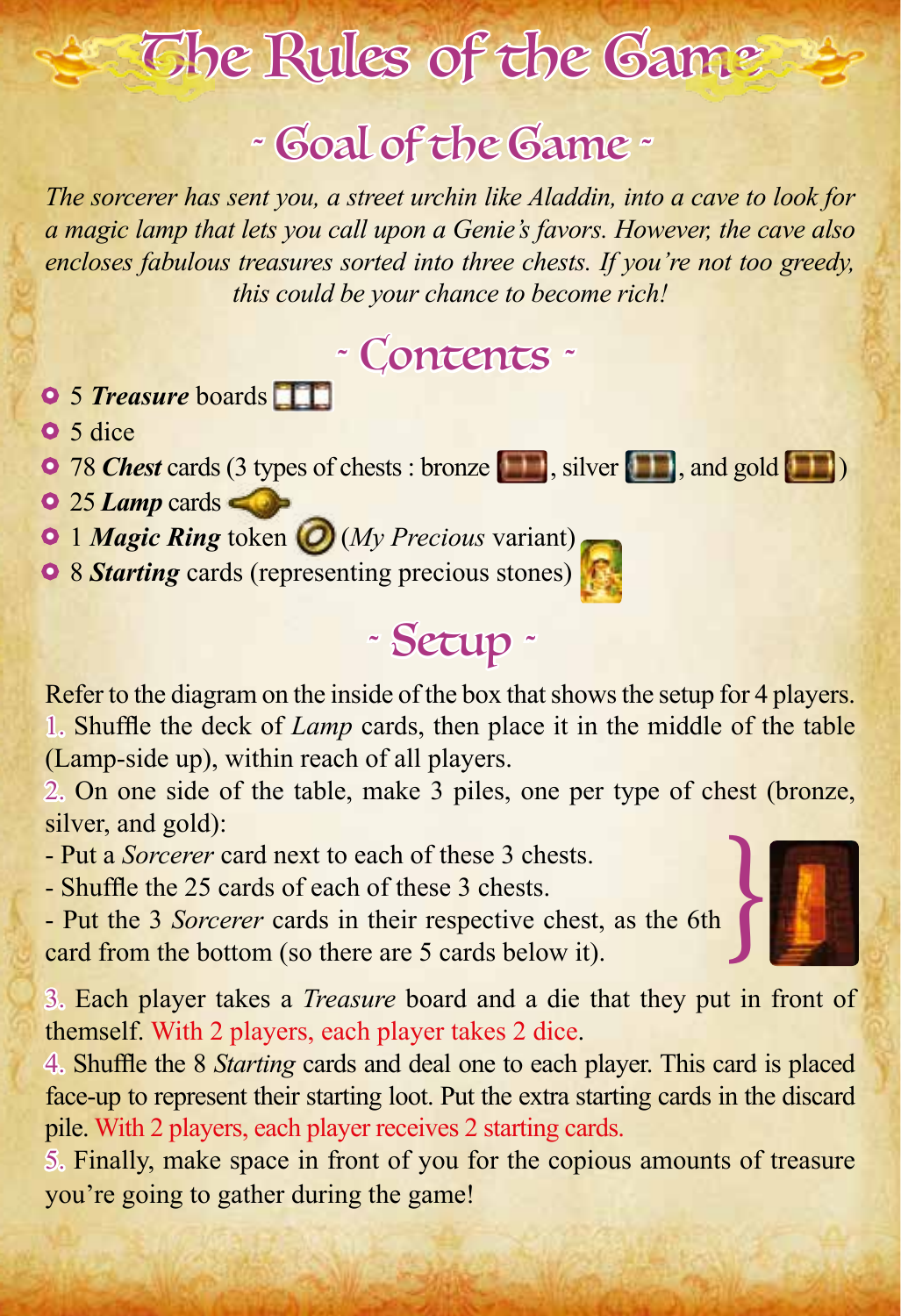## *˜* Playing the Game *˜*

### *Overview of the Game*

A turn has 3 phases during which **everyone plays simultaneously**. First, choose how many *Chest* cards you want to draw and from which chest. Then, call out to the Genie by being the fastest. Finally, if you haven't been too greedy, draw *Chest* cards while avoiding the scorpions

The game ends when a player draws one of the 3 *Sorcerer* cards, thus closing the cave.

### *Game turn*

A turn has 3 phases:

- Choose a Chest - Summon the Genie - Search the Chests

## 1. Choose a Chest

Using one of their hands to hide their board, each player secretly and simultaneously sets the face of their die (from 1 to 6) as they wish, and places it on one of the 3 spaces of their *Treasure* board:

♦ The space the player chooses corresponds to **the chest from which they want to draw**.

♦ The value of the die determines **the maximum number of cards they can draw** from this chest.

*In this example, Maya decided to draw up to 4 cards from the gold chest.*



*With 2 players: each player places their 2 dice on 2 different Chest spaces on their Treasure board. These 2 dice can have the same or different faces.*

### *Don't be greedy!*

If multiple players want to draw from the same chest, only the least greedy (the player with the lowest number selected on their die) can do so!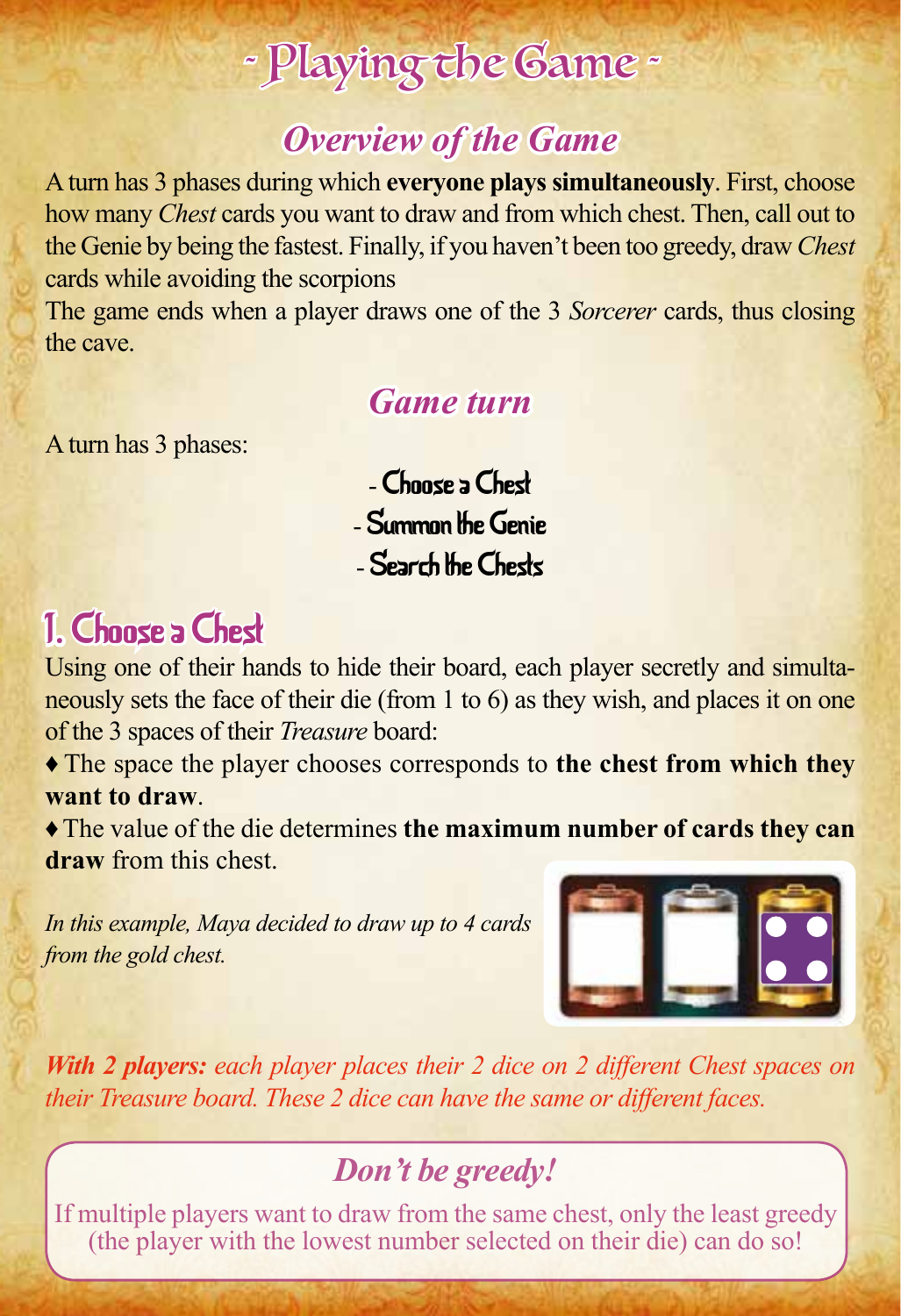## 2. Summon the Genie

#### *Simultaneous Reveal*

First, all players **simultaneously** reveal their choice of chest by raising the hand that was hiding their *Treasure* board (after a count of 1, 2, 3!).

#### *Rub the lamp!*

During the reveal, players with **identical die faces** (no matter where these dice are placed on the board) must rub the magic lamp by being the first one to tap on the *Lamp* card deck.

The fastest player can summon the Genie.

*For example, if 2 players set their die to 4, the first one of these two players to tap on the magic lamp can summon the Genie..*



*With 2 players: If one player chose 2 dice with the same strength (for example, 2 dice with a 5), they cannot rub the lamp. They can only tap on the deck if the other player also chose at least one die with a 5.*

During a game with 4 or 5 players, there can be many identical die faces. For example, 2 dice with a 3 and 2 dice with a 5. All of these players must tap on the magic lamp. In this example, the player who set their die to 3 and who was the first to tap on the lamp can summon the Genie. Likewise, the player who set their die to 5 and who was the first to tap the lamp can also summon the Genie.

So in this case there are 2 players (one with a 3, one with a 5) who successfully rub the lamp, but the player with the lower value summons the Genie first. *With 2 players: One player can summon the Genie only once.*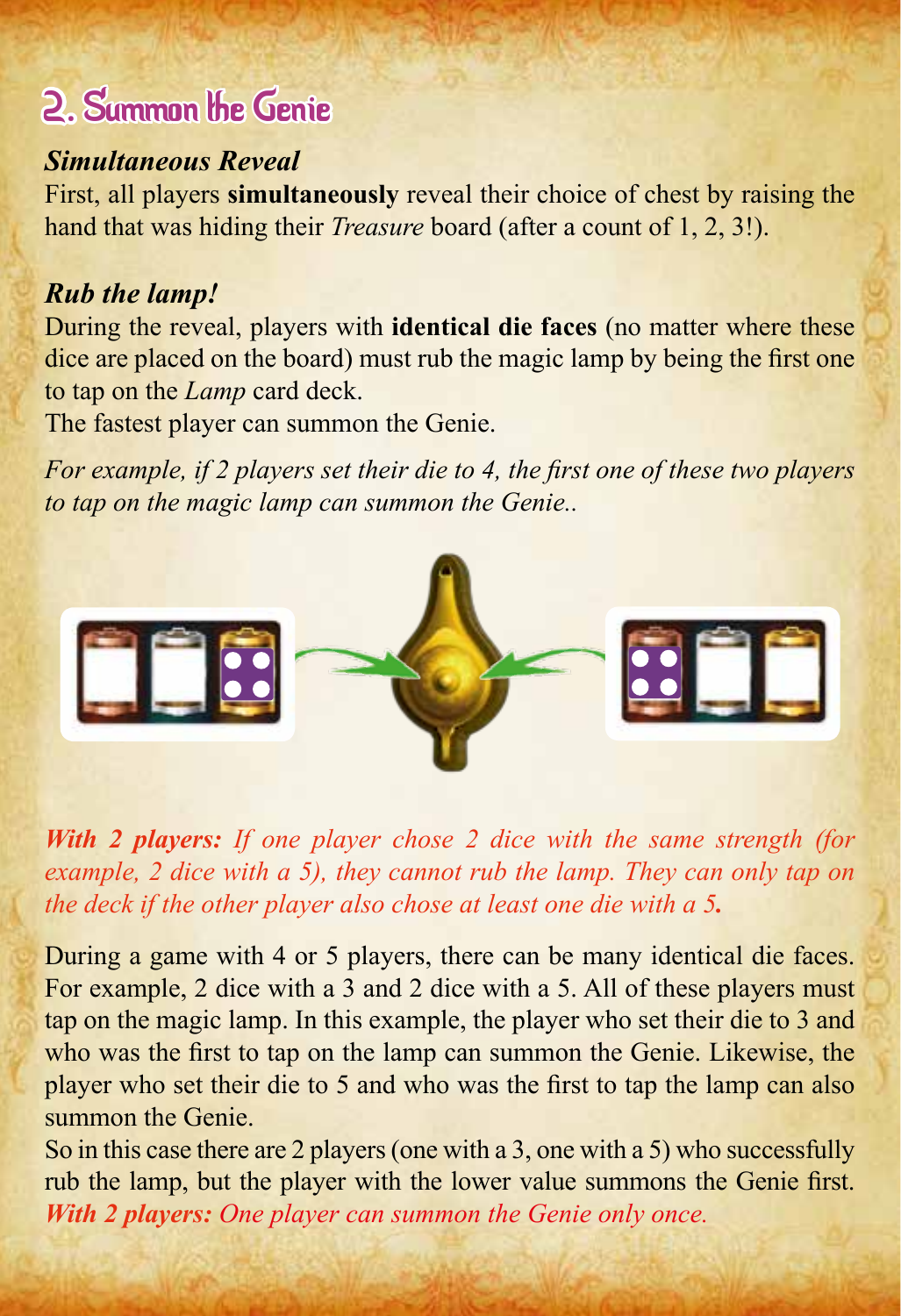#### *What if I rubbed the lamp by mistake? (since no other player chose the same die face as me…)*

Well, that's a serious mistake that makes the Genie mad! To calm him, you must choose an opponent to steal a card of their choice from you (a jewel or a precious stone). They cannot steal a talisman, a jewel of a complete set, or the magic ring (see *My Precious* variant). If other players rubbed the lamp legally, then proceed as usual after you calm the Genie.

#### *Make your dreams come true!*

The player(s) who successfully summoned the Genie can make up to 3 wishes:

♦ Draw the top card of the *Lamp* pile, turn it over, and read the text aloud. If you like what the Genie offers, apply the effect and put the card under the pile. Continue to the Search the Chests phase.

♦ If you don't like this card, put it under the pile without applying the effect and make a second wish by drawing a new card. Turn it over and read the text aloud. If you like it, apply the effect and put the card under the pile. Continue to the Search the Chests phase.

♦ If you still don't like this second card, put the card under the pile without applying the effect and make a third wish by drawing a new card. Read the text aloud, but this time, **you must apply the effect**. Put the card under the pile. Continue to the Search the Chests phase.

## 3. Search the Chests

**Only one player can draw from a chest**. Since there are only 3 chests, no more than 3 players can draw during this phase. Starting with the **bronze** chest, then the **silver**, and finally the **gold**, players check to see if one of the following conditions is met before going to the next chest:

♦ If **no player** chose the chest in question on their board, nobody draws from this chest.

♦ If a **single player** chose the chest in question on their board, they can draw as many cards from this chest as the strength of their die. Draw cards one-by-one since you must watch out for **scorpions** (see below). If it becomes too dangerous, you can stop drawing cards before you reach your maximum allowed.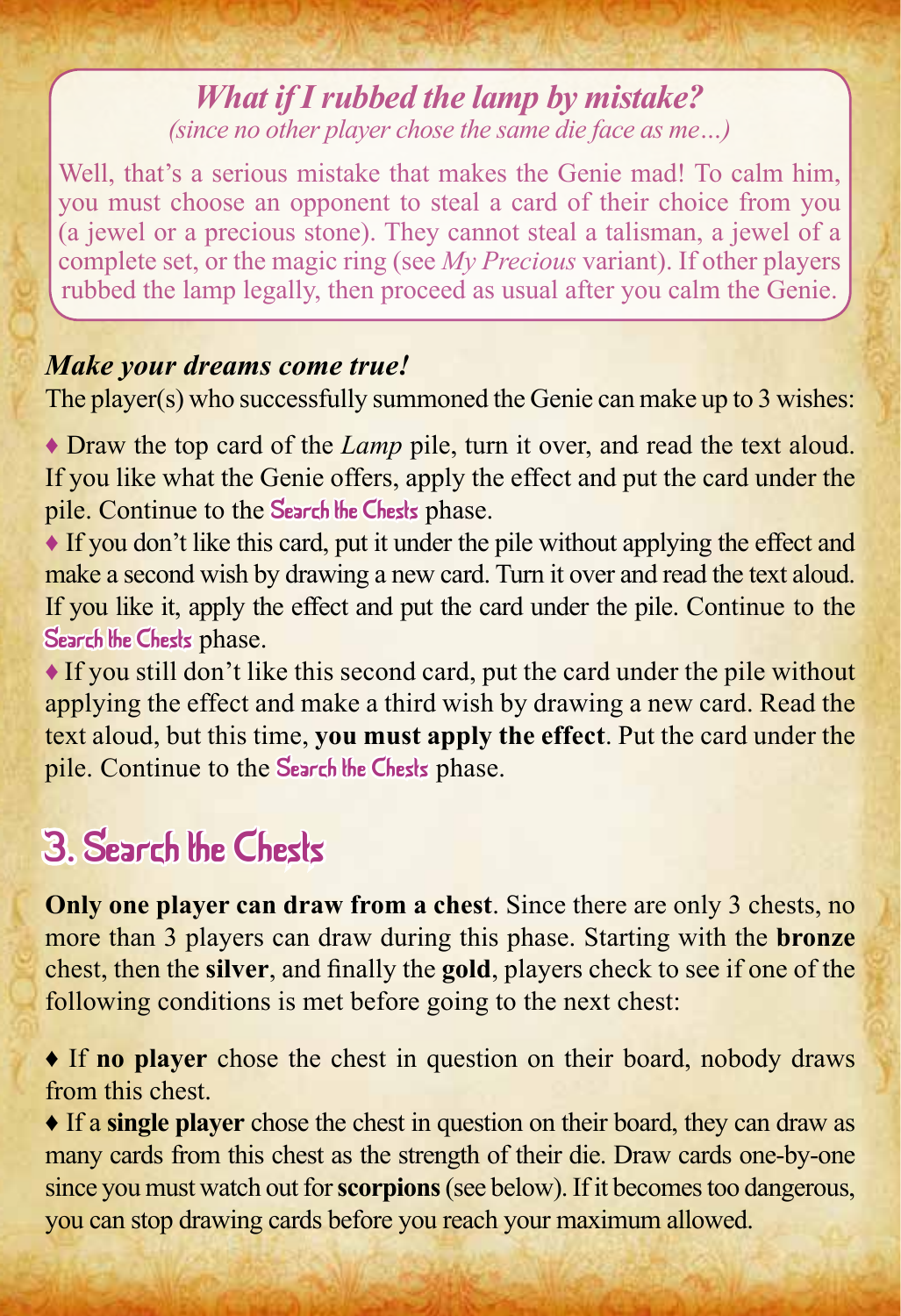♦ If **multiple players** chose the chest in question on their board, the player who chose **the smallest value** can draw from this chest. If it's a tie for smallest, the tied players cannot draw, but the player with the lowest not-tied value can!



### *Scorpions!*



When you draw cards from a chest, be wary of scorpions! The total number of scorpions on cards you draw must be strictly less than the value of your die. If the total number of scorpions on the cards you draw reaches or exceeds the value of your die, you must discard all the cards you drew. To protect yourself from this threat, you can decide to stop drawing before reaching the maximum



number of cards allowed.

#### *Example :*

*On this turn, none of the 3 players can summon the Genie, since the values of their 3 dice are different. They move directly to the* Search the Chests *phase.*

*Starting with the bronze chest, we see that Maya set her die to 4 while Margot was more daring and set her die to 5. Therefore Maya draws up to 4 cards from the bronze chest, since her die's value was lower than Margot's. Margot draws no cards.*

*Then they move on to the silver chest: Maurice is the only one who chose this chest; so he can draw up to 3 cards.*

*Since no one chose the gold chest, the turn is over.*

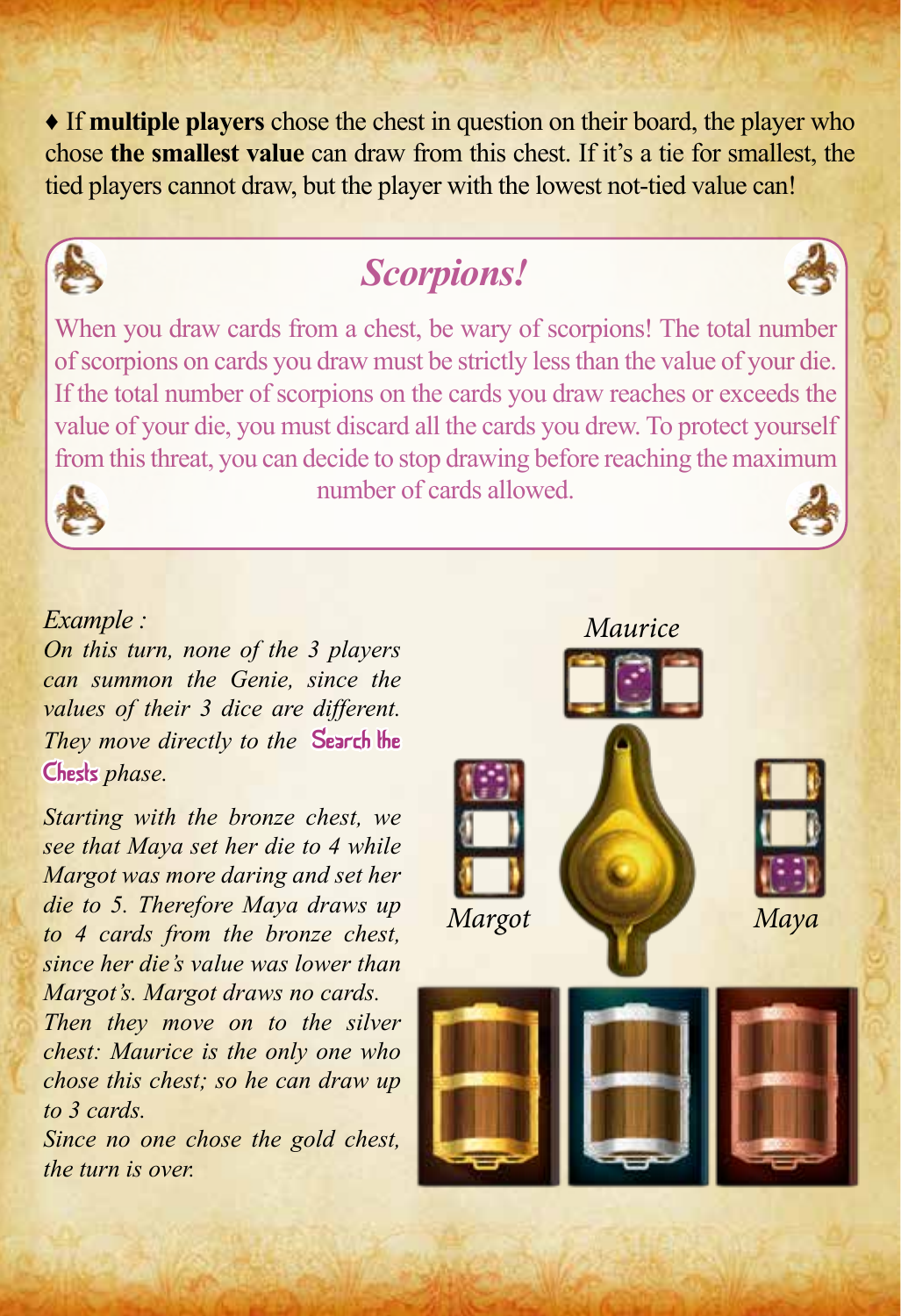### *Tied players cancel each other*

If Maya and Margot chose the bronze chest on their boards, but with the same die value, for example a 3 (tie), neither of them opens the chest! Moreover, if Maurice had also chosen the bronze chest on his board with a 5, he would open the chest, even though 5 is greater than 3.

By eliminating each other, the other two players gave him the chance to draw!

*With 2 players: Since there are 2 dice to place, a player might be able to draw from 2 different chests in the same turn.*

#### *What do the cards you draw do?*

Once the draw phase is over, place the cards you won face-up in front of you, taking care to sort the precious stones by color. Do the same thing with the jewels, to make sets.

A complete set has 3 **different pieces of jewelry** (bracelet, ring, and necklace) in the **same color** (bronze, silver, or gold). Cards in a complete set are safe until the end of the game and **cannot be stolen or exchanged**.

#### *Example :*

*At this point in the game, Maya has acquired the following cards:*



*Maya's silver jewelry set is protected from any stealing or exchanging since she successfully collected the 3 pieces of silver jewelry (bracelet, ring, and necklace).*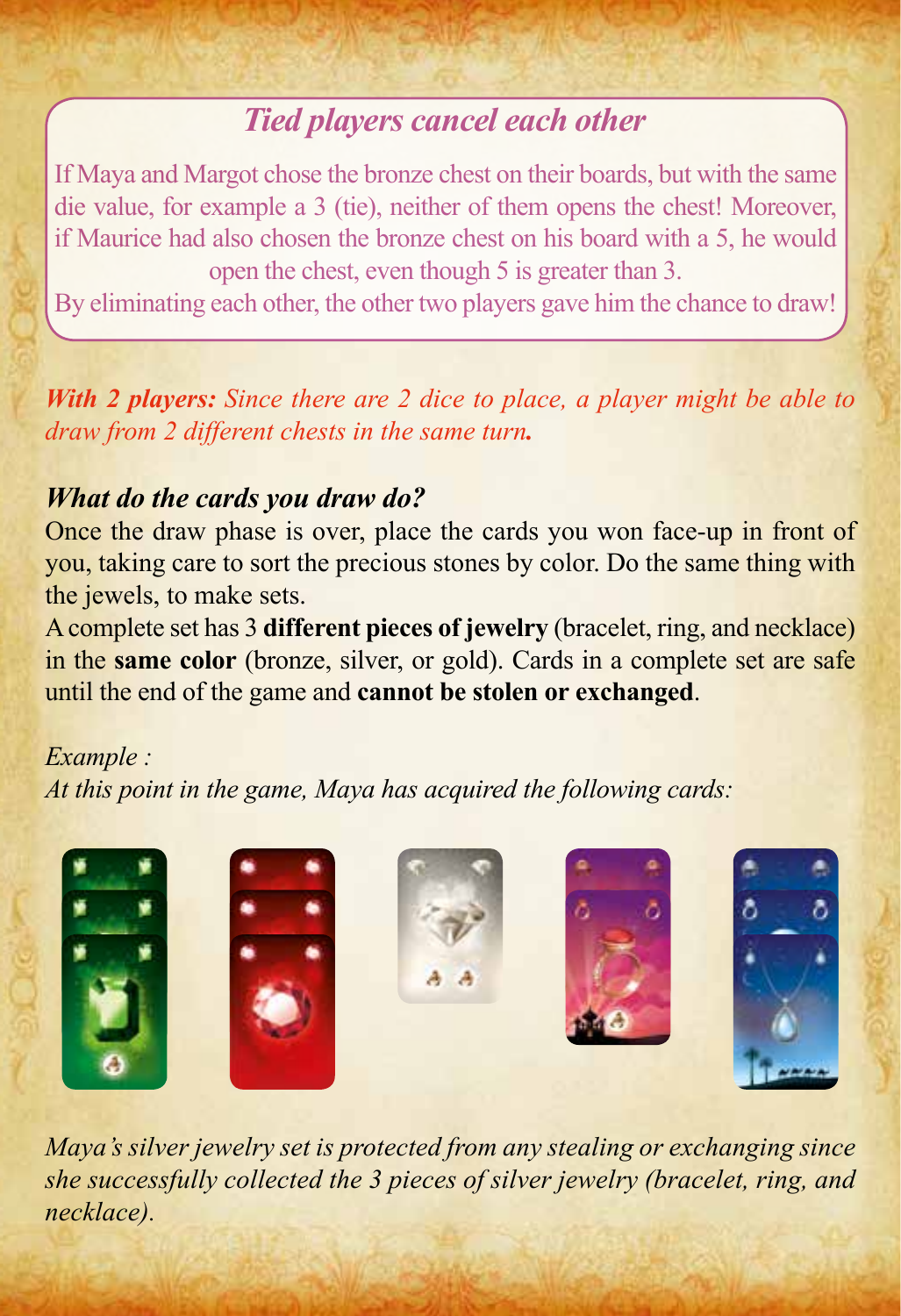#### *Talismans*

When the draw phase is over, if you acquired at least one *Talisman* card, place it face-up in front of you on any type of precious stone.



The talisman takes on the characteristics of this type of stone, and from now on represents one of them (it's a wild card). Once placed, **the talisman cannot be moved to represent a different type of precious stone.**

*Example : Maya has 3 emeralds, 1 ruby, and 1 sapphire. She decides to play the talisman she drew on her only ruby. She effectively has 2 rubies.*

#### **Talismans cannot be stolen or exchanged.**

If you don't have any precious stones when you must place your talisman, put it face up in front of you. The talisman cannot be moved later; it will only serve to provide one victory point at the end of the game.

If you have 1 ruby (or another precious stone) and 1 associated talisman (for 2 rubies total), but an opponent steals your ruby, the talisman is left alone. It cannot be moved later to represent another precious stone, not even another ruby. Now it will only serve to provide one victory point at the end of the game. The same rule applies if 2 (or more) talismans are left alone.

### *End of the turn* / *End of the game*

If no *Sorcerer* card was drawn this turn, play another turn. **However, if anyone drew at least one** *Sorcerer* **card, the cave is closed and the game ends at the end of the current turn. Then everyone counts their points.**

*Special case: if a Sorcerer card is drawn because of a "Draw the first card of the \_\_\_ chest" Lamp card, the game ends immediately.*

After counting points, the player with the most points wins the game. If there is a tie, all winners share the victory!